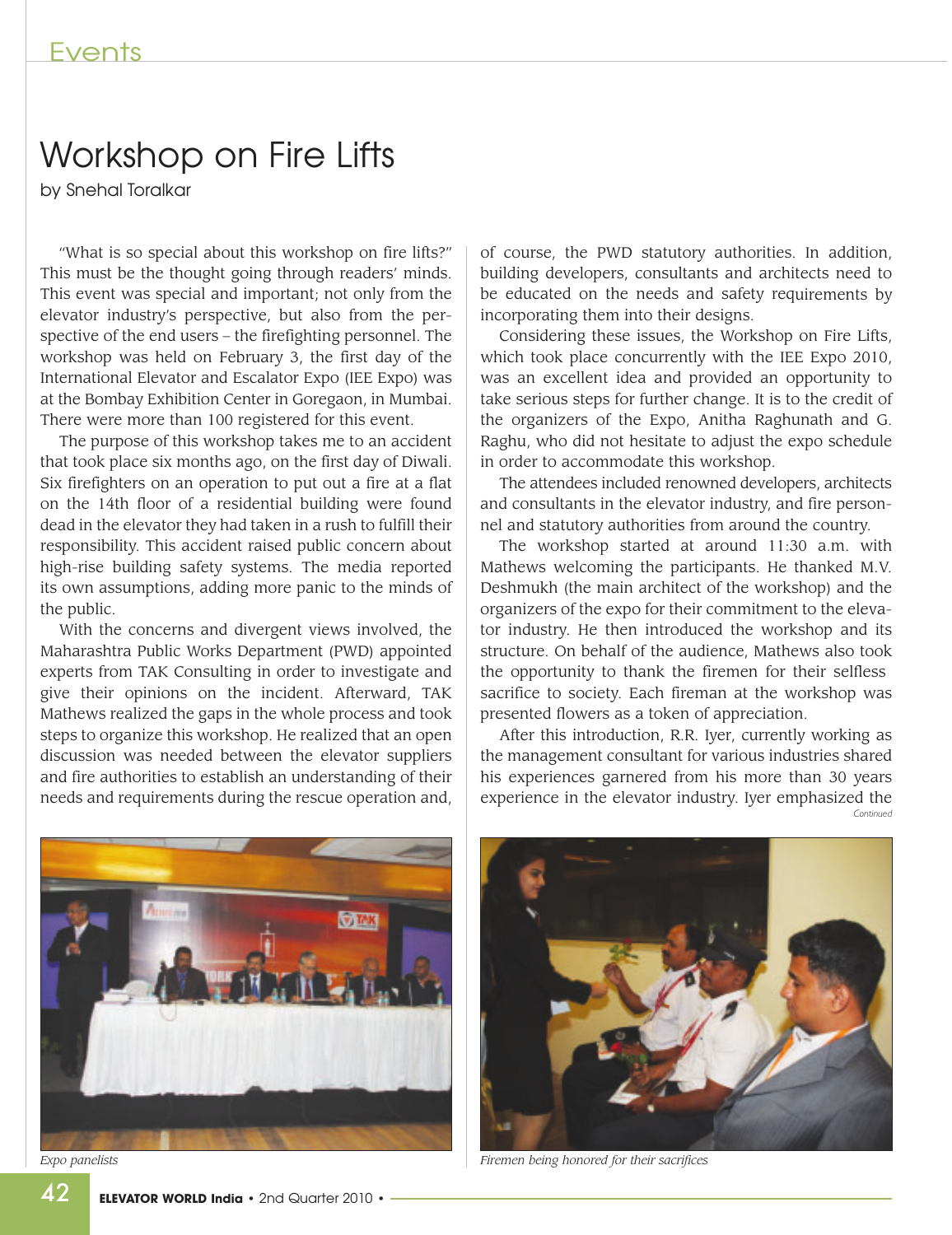## Fvents <sub>continued</sub>

need to upgrade codes and develop a standard operating procedure for fire authorities. Mathews then took participants through the requirements for fire lifts specified in National Building Code (NBC) 2005, Part 4 and Part 8, Section 5. This review was to understand what the code mentions about fire lifts and the issues and gaps involved.

The workshop picked up pace when the experts from various states sat for the Open Panel Discus- $\frac{1}{RR}$  Net sions. Deshmukh, director of Fire and Emergency

Services and fire advisor, Government of Maharashtra; S.K. Dheri, V. Suresh, vice chairman of NBC 2005; S. Veeramani and M. Namasivayam expressed their views and experiences about the fire incidents and the necessary changes that need to be made. There were also discussions with architects, developers and consultants about issues in which they are actively involved.

As the fire-resistance property for doors is an important factor involved, a presentation on this topic was also organized. Sergio Biglino from the Wittur Group delivered this presentation, and gave details about fire rating, definition, testing and methodology as per the norms set out by the European Community and in EN81-72.

After lunch, attendees were divided into four groups for discussions on topics pertaining to fire lifts. Group one discussed issues pertaining to fire lifts, number capacity, speed by building type, and size and height of buildings. Group two talked about issues involving pressurization and sprinkler norms and application (by building type, size and height), lift lobbies, hoistways and refuge area norms. Group three discussed fire lift operation, phases I and II and the standard operating procedure. The final group covered issues related to fire resistance, norms for lift doors, lobby doors, hoistway walls and landing lift components.

Discussions were carried out by each of the groups, and necessary changes were highlighted by the groups' representatives. It was also pointed out that, depending upon building structure; necessary standard operating procedure is to be laid out. Uday Tatkare, chief fire officer







*R.R. Iyer M.V. Deshmukh S.K. Dheri V. Suresh*

in Mumbai, talked about the existing standard operating procedure in Mumbai.

Dheri followed Tatkare's discussion by adding:

*"I think the work done by all the different groups has been quite conclusive. What we need, basically, is to consolidate it in one document of recommendation. And this document of recommendation should be sent to [the] Bureau of Indian Standards. And we will try to get it incorporated in Part IV. Truly, this will take some time for the necessary approvals to happen. But, I think there shouldn't be any problem in adopting these particular minutes, as I am personally involved in this process. There shouldn't be any difficulty in adopting them into the new code."*

At the close of the workshop, T.Bruce MacKinnon, executive vice president and chief operating officer of Elevator World, Inc., reiterated EW's commitment to India. MacKinnon presented the representatives from the various state fire authorities at the workshop with the books *Emergency Evacuation Elevator Systems Guideline* by the Council on Tall Buildings and Urban Habitat, *Elevator and Escalator Rescue* by Theodore Lee Jarboe and John O. Donoghue, and *Firefighting Operations in High Rise and Stand Pipe Equipped Buildings* by David M. McGrail. MacKinnon also assured the audience that many books related to fire rescue, evacuation and the maintenance of elevators will be made available in India. *Continued*









*S. Veeramani M. Namasivayam Sergio Biglino Uday Tatkare The breakout discussion groups*